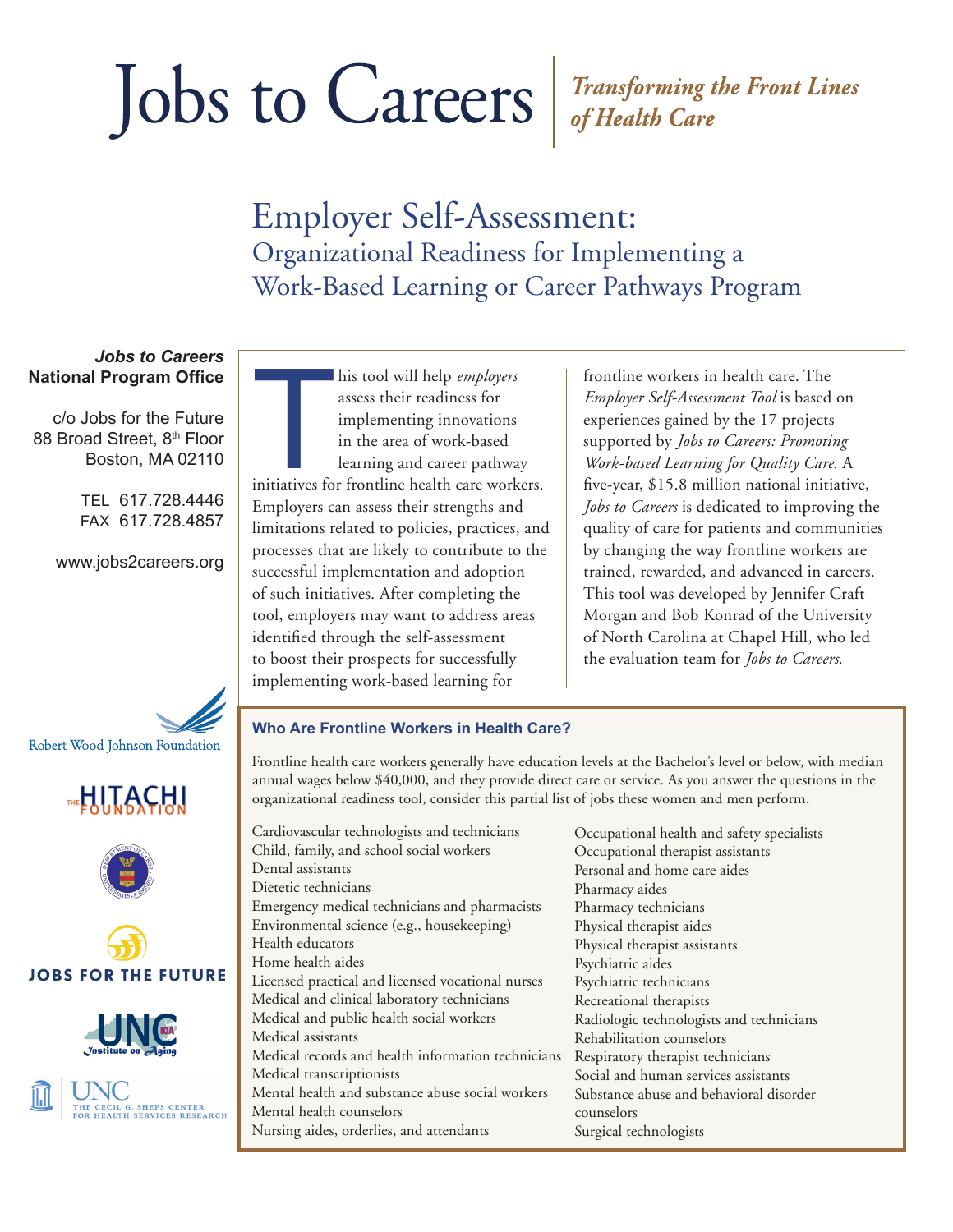**1. Please list the frontline worker occupations or job titles that you anticipate targeting for workbased learning and/or career pathways initiatives. Respond "TBD" if targets have not been identified.** 

| $\mathbf{b}$ . |  |
|----------------|--|
| $\mathsf{C}$ . |  |
|                |  |
|                |  |

As you answer the following questions, think about the frontline workers you named in question 1.

| 2. To what extent are the following a priority for your organization?                                                                                          | Not a<br><b>Priority</b> | <b>Minor</b><br><b>Priority</b> | <b>Major</b><br><b>Priority</b> |
|----------------------------------------------------------------------------------------------------------------------------------------------------------------|--------------------------|---------------------------------|---------------------------------|
| Develop a culture that supports learning                                                                                                                       | 1                        | $\overline{2}$                  | $\overline{3}$                  |
| Develop partnerships with area educational organizations                                                                                                       | 1                        | $\overline{2}$                  | 3                               |
| Cultivate organizational commitment among workers                                                                                                              | 1                        | 2                               | 3                               |
| Become an employer of choice                                                                                                                                   | 1                        | $\overline{2}$                  | 3                               |
| Provide frontline workers with opportunities to advance their careers                                                                                          | 1                        | 2                               | 3                               |
| Provide frontline workers with opportunities to increase their wages                                                                                           | 1                        | $\overline{2}$                  | 3                               |
| Support workers in maintaining work/life balance                                                                                                               | 1                        | $\overline{2}$                  | 3                               |
| Improve quality of care through a more educated workforce                                                                                                      | 1                        | 2                               | 3                               |
| "Grow our own" frontline workers to fill mid-level professional positions                                                                                      | 1                        | 2                               | 3                               |
| Improve team functioning at all levels of the organization                                                                                                     | 1                        | 2                               | 3                               |
| Extend the ability of health care providers to fully implement evidence-based<br>practice that requires different/higher-level skills of the frontline workers | 1                        | 2                               | 3                               |
| Develop skills or certifications of current workers to fulfill skill needs in the<br>workplace                                                                 | 1                        | 2                               | 3                               |
| Promote economic development within the community                                                                                                              | $\mathbf{1}$             | $\overline{2}$                  | 3                               |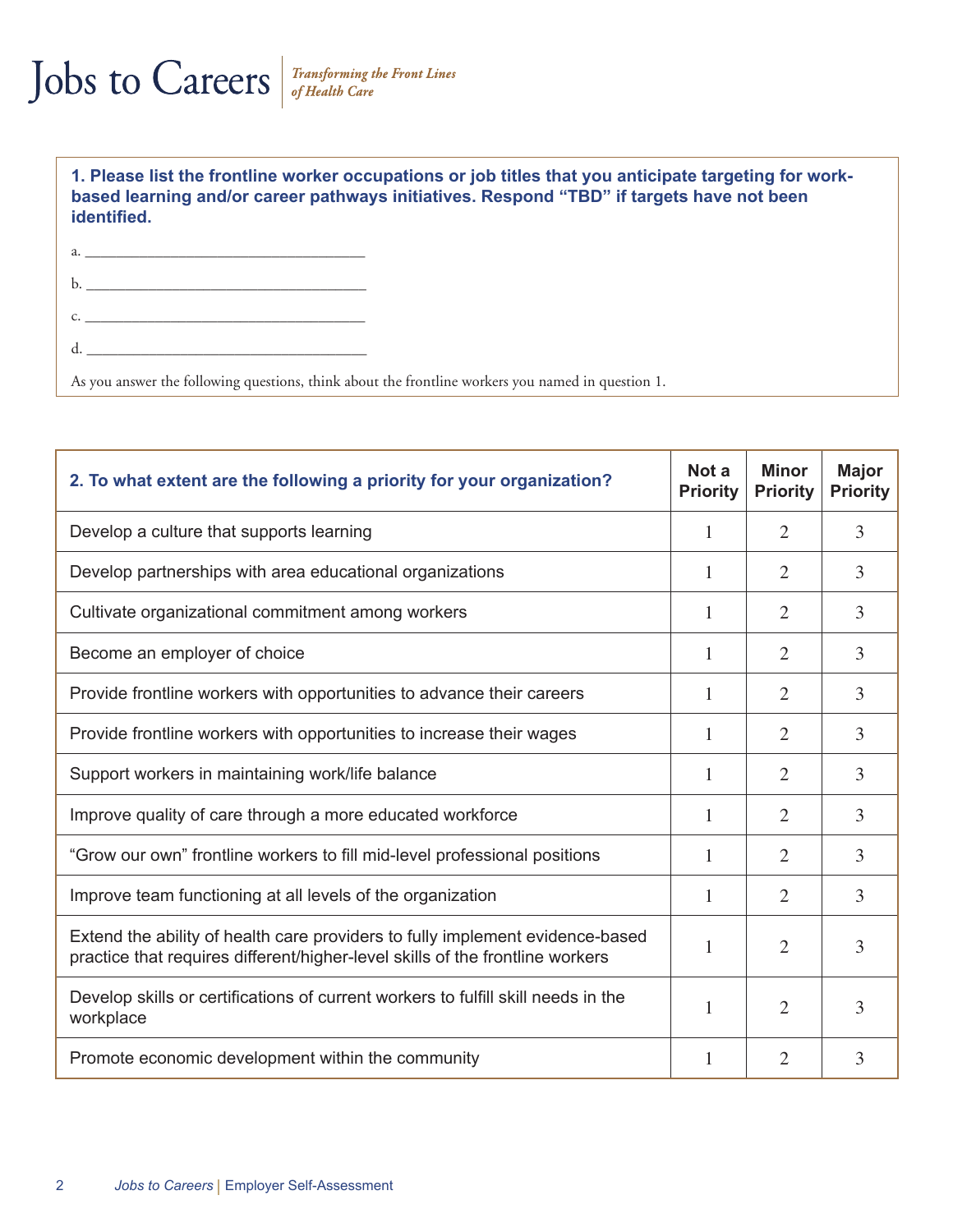|  | Jobs to Careers |  |
|--|-----------------|--|
|  |                 |  |

| 3. Has your organization participated in any other workforce development<br>initiatives that target frontline health and healthcare workers? | Yes | N <sub>o</sub> |
|----------------------------------------------------------------------------------------------------------------------------------------------|-----|----------------|
|----------------------------------------------------------------------------------------------------------------------------------------------|-----|----------------|

### **4. Have you partnered or collaborated with any of the following types of organizations on workforce development projects?**

| <b>Educational institutions</b>           | Yes | N <sub>o</sub> |
|-------------------------------------------|-----|----------------|
| Nonprofit organizations in your community | Yes | N <sub>o</sub> |
| Government agencies                       | Yes | N <sub>o</sub> |
| <b>Workforce Investment Boards</b>        | Yes | N <sub>o</sub> |
| Other employers                           | Yes | N <sub>o</sub> |
| Other. Please specify.                    | Yes | N <sub>o</sub> |

| 5. Please rate the level of commitment to frontline workforce<br>development for each group. | Low | Medium                | High |
|----------------------------------------------------------------------------------------------|-----|-----------------------|------|
| Upper management                                                                             |     | $\mathcal{D}_{\cdot}$ |      |
| Middle management                                                                            |     |                       |      |
| Human resources department                                                                   |     |                       |      |
| Nursing or clinical education department                                                     |     |                       |      |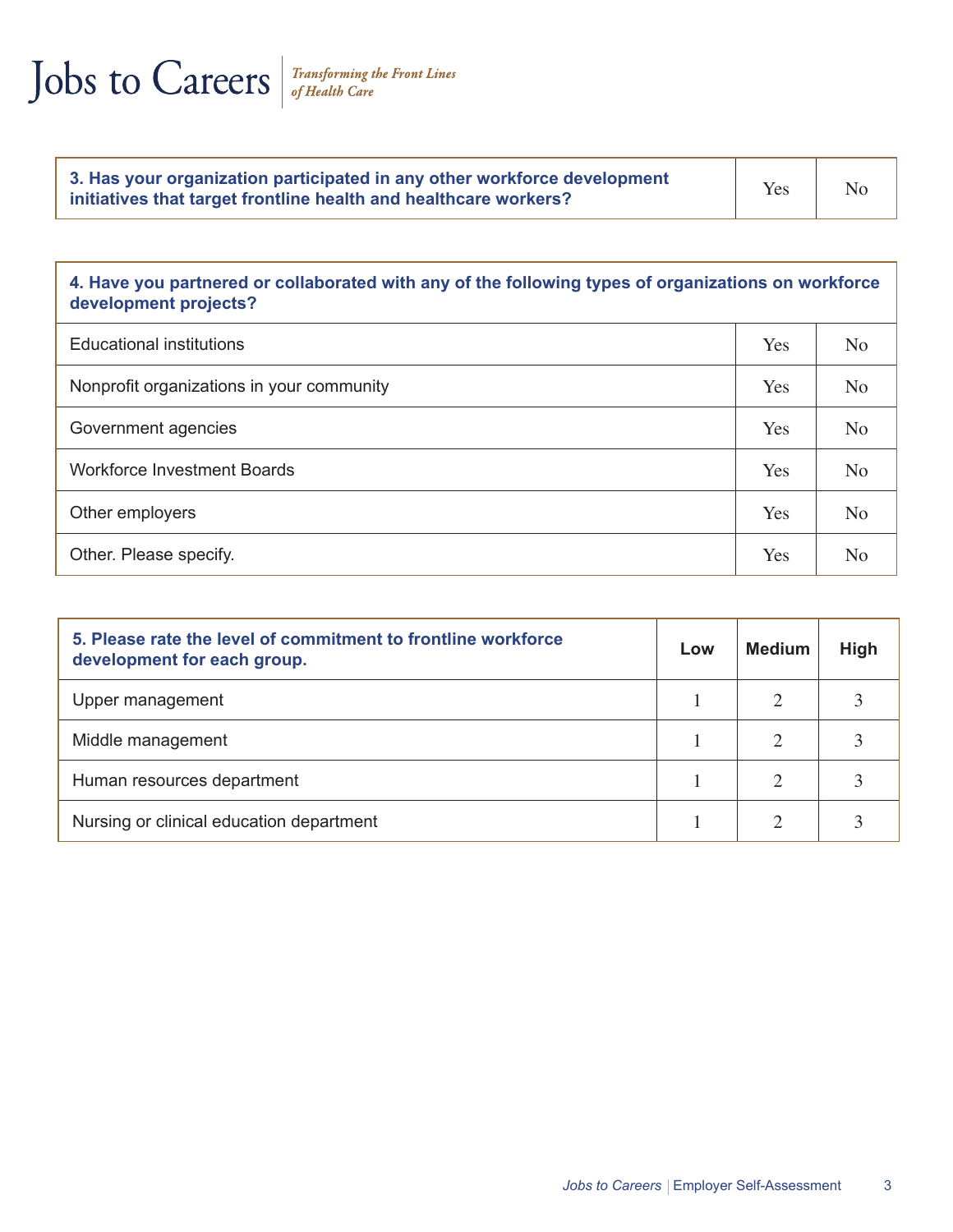### **Infrastructure for Education and Training**

| 6. Do you have replacement staff for workers who are away from their job duties<br>for educational or staff meeting purposes?                                                           | Yes | No |
|-----------------------------------------------------------------------------------------------------------------------------------------------------------------------------------------|-----|----|
| Definition of replacement staff: Either a pool of workers or additional funds to hire temporary or agency<br>workers to cover scheduling gaps that result from educational release time |     |    |

| 7. Do students complete clinical rotations or intern in your organization? | Yes | No |
|----------------------------------------------------------------------------|-----|----|
|----------------------------------------------------------------------------|-----|----|

| 8. Do you have a staff person designated to work on training and development<br>at least half time? | Yes |  |
|-----------------------------------------------------------------------------------------------------|-----|--|
|-----------------------------------------------------------------------------------------------------|-----|--|

| 9. Do you dedicate resources (e.g., staff, money) to local educational<br>institutions (e.g., community colleges) to increase their capacity to train health<br>care workers? | Yes | N <sub>o</sub> |  |
|-------------------------------------------------------------------------------------------------------------------------------------------------------------------------------|-----|----------------|--|
|-------------------------------------------------------------------------------------------------------------------------------------------------------------------------------|-----|----------------|--|

| 10. Do you have any other internal resources dedicated specifically to the<br>training or development of frontline workers? |     |    |
|-----------------------------------------------------------------------------------------------------------------------------|-----|----|
| If YES, please specify.                                                                                                     | Yes | No |
|                                                                                                                             |     |    |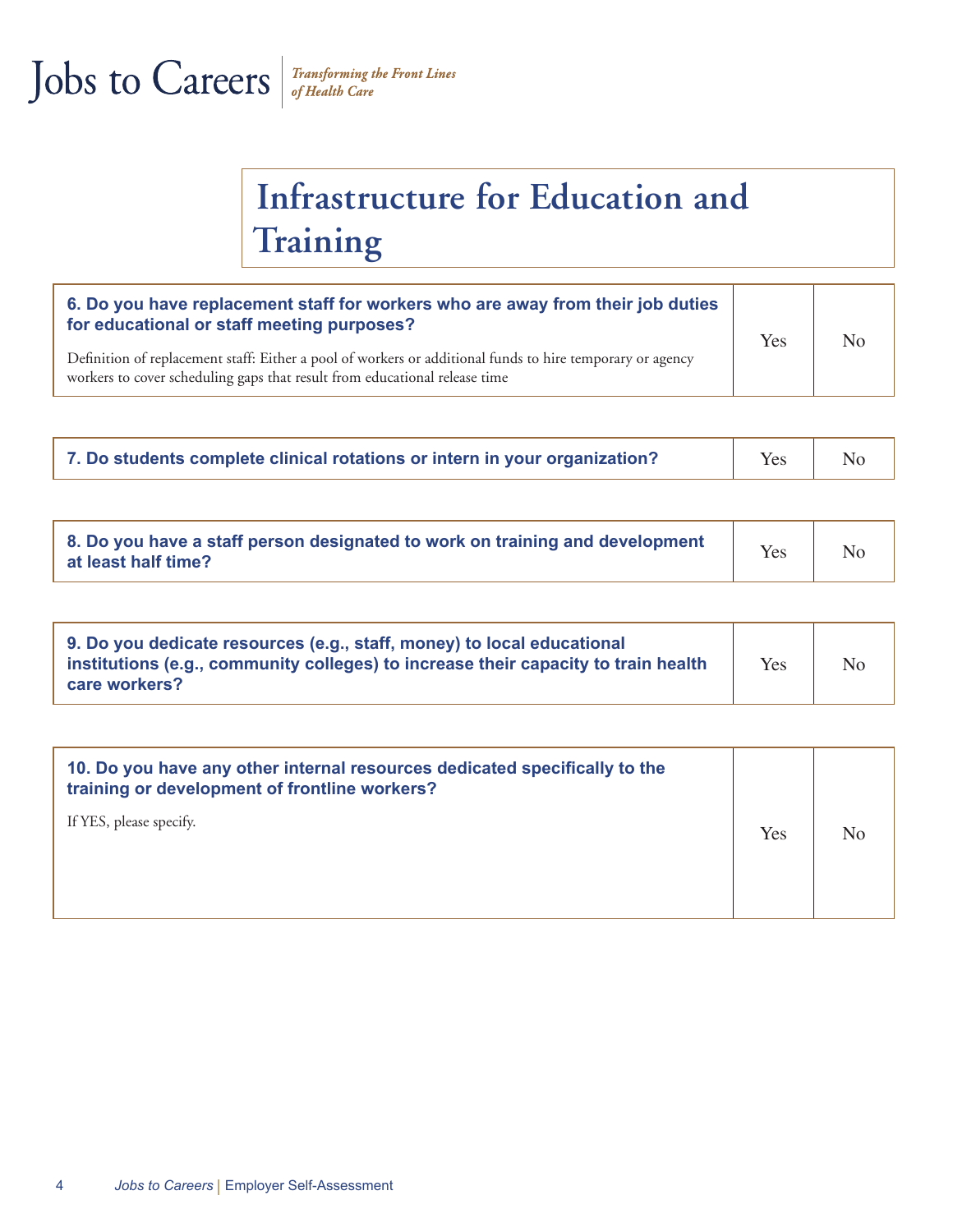| 11. Are any of the following available to frontline workers at your organization? |     |                |                |
|-----------------------------------------------------------------------------------|-----|----------------|----------------|
| Classrooms on site                                                                | Yes | Some<br>Access | N <sub>o</sub> |
| Computer lab on site                                                              | Yes | Some<br>Access | N <sub>o</sub> |
| Other computer access                                                             | Yes | Some<br>Access | N <sub>o</sub> |
| Library with health-related reference materials                                   | Yes | Some<br>Access | N <sub>o</sub> |
| Study area on site                                                                | Yes | Some<br>Access | N <sub>o</sub> |
| Clinical training space                                                           | Yes | Some<br>Access | N <sub>o</sub> |
| Clinical practice materials or equipment                                          | Yes | Some<br>Access | N <sub>o</sub> |
| Internet access                                                                   | Yes | Some<br>Access | N <sub>o</sub> |
| On-site developmental education (e.g., ESOL, literacy)                            | Yes | Some<br>Access | N <sub>o</sub> |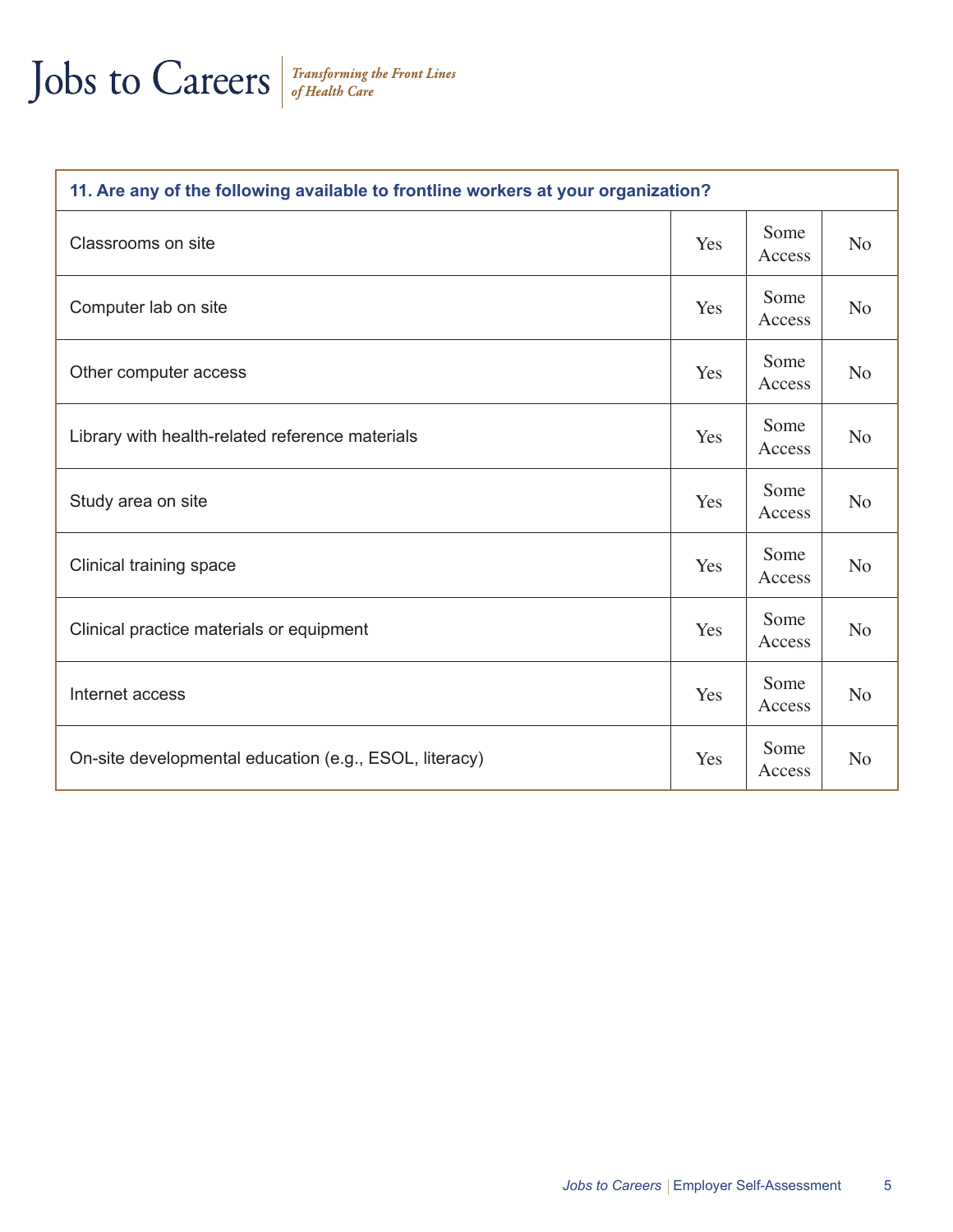**Career development and performance evaluation**

### **Human Resource Policies and Practices**

Question 12 lists human resources practices and policies related to the skills or career development of frontline workers. This question addresses which policies or practices of your organization apply to the typical, full-time frontline worker.

Please circle "Yes" if a policy or practice is available to all frontline workers, "Case by Case" if it applies only to some individuals or some positions, and "No" if you do not offer it at all.

#### **12. Does your organization offer the following to the typical, full-time frontline worker?**

| Job descriptions containing documentation of competencies needed                                                                                                | Yes | Case by<br>Case | N <sub>o</sub> |
|-----------------------------------------------------------------------------------------------------------------------------------------------------------------|-----|-----------------|----------------|
| Job descriptions containing documentation of credentials required for specific<br>job titles                                                                    | Yes | Case by<br>Case | N <sub>o</sub> |
| Performance assessments that are required for frontline worker positions<br>within your organization                                                            | Yes | Case by<br>Case | N <sub>o</sub> |
| Competency assessments that are integrated into the performance<br>assessment process for frontline workers                                                     | Yes | Case by<br>Case | N <sub>o</sub> |
| Pay raises upon documentation of having learned a competency or set of<br>competencies                                                                          | Yes | Case by<br>Case | N <sub>o</sub> |
| Promotion upon documentation of having learned a competency or set of<br>competencies                                                                           | Yes | Case by<br>Case | N <sub>o</sub> |
| Promotion from within (e.g., specific policies regarding how long a job will be<br>posted within the organization before it is posted outside the organization) | Yes | Case by<br>Case | N <sub>o</sub> |

#### **On-site training and skill development**

| Skills assessment for new frontline workers to determine their training and<br>basic skills (e.g., literacy, math, etc.) remediation needs | Yes | Case by<br>Case | N <sub>o</sub> |
|--------------------------------------------------------------------------------------------------------------------------------------------|-----|-----------------|----------------|
| On-site training that leads to additional industry-recognized or college-credit-<br>based credentials for participants                     | Yes | Case by<br>Case | No             |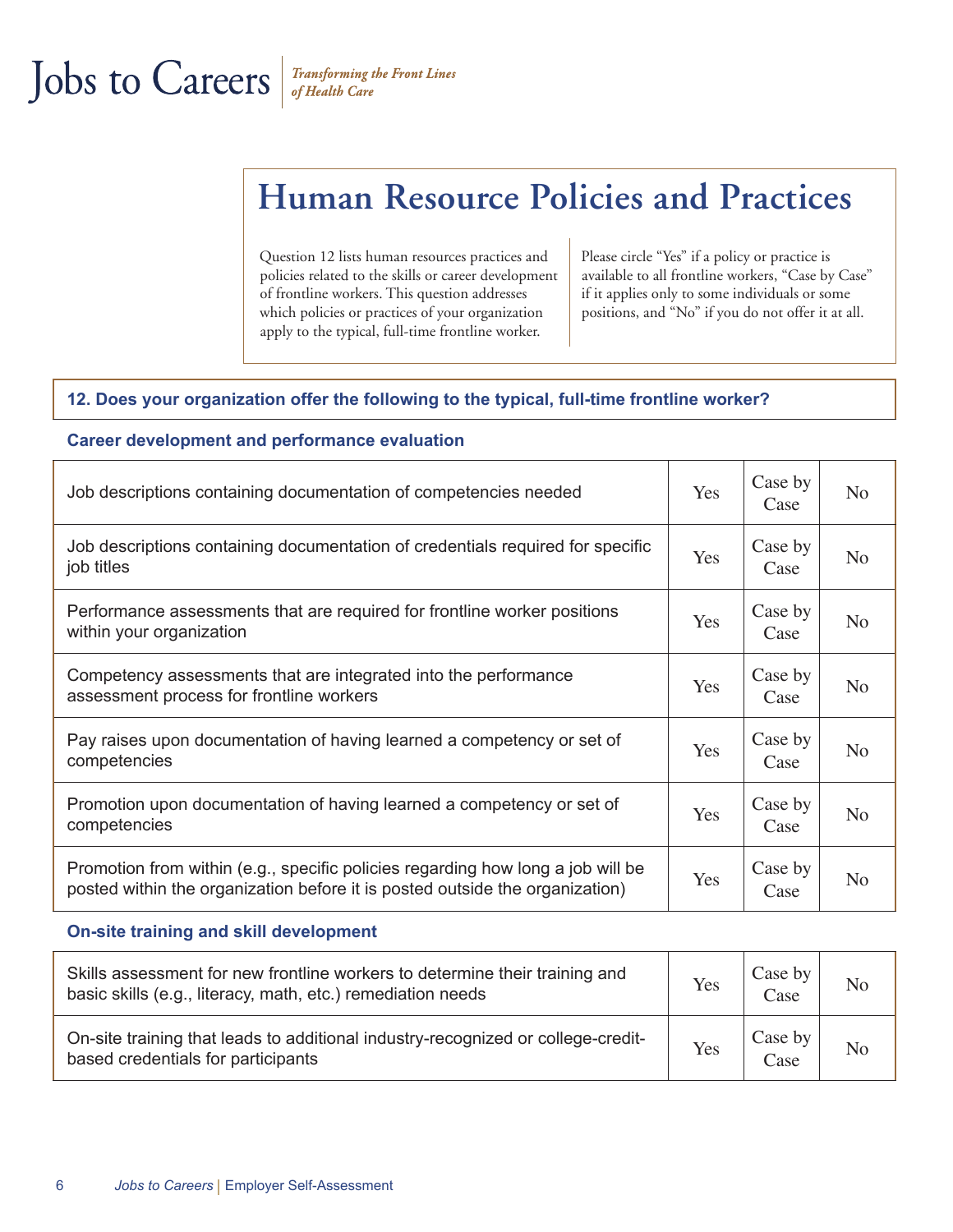| Access to pre-college (or remedial) skills development materials                       | Yes | Case by<br>Case | N <sub>o</sub> |
|----------------------------------------------------------------------------------------|-----|-----------------|----------------|
| Access to pre-college (or remedial) tutors for GED acquisition or college<br>readiness | Yes | Case by<br>Case | No             |
| Formal, in-house continuing education training                                         | Yes | Case by<br>Case | No             |

#### **Scheduling and release time**

| Paid time off (educational release time) for workers to study, attend classes,<br>or participate in approved educational activities | Yes | Case by<br>Case | N <sub>o</sub> |
|-------------------------------------------------------------------------------------------------------------------------------------|-----|-----------------|----------------|
| Flexible scheduling to accommodate educational activities or educational<br>release time                                            | Yes | Case by<br>Case | No             |
| Flexible work arrangements (e.g., self-scheduling)                                                                                  | Yes | Case by<br>Case | N <sub>o</sub> |

### **Tuition policies**

| Tuition reimbursement                                                                                                                                                                                                            |     |                 |                |
|----------------------------------------------------------------------------------------------------------------------------------------------------------------------------------------------------------------------------------|-----|-----------------|----------------|
| Definition: With tuition reimbursement, an employee pays for his or her education up front, and<br>the employer reimburses the employee, usually under conditions (e.g., achieving a certain grade at<br>the end of the course). | Yes | Case by<br>Case | N <sub>o</sub> |
| Tuition advancement/remission                                                                                                                                                                                                    |     |                 |                |
| Definition: With tuition advancement/remission, the employer pays the educational provider (or<br>arranges payment) for a worker's education without the employee having to pay any money out of<br>pocket.                      | Yes | Case by<br>Case | N <sub>o</sub> |
| Graduated educational expenses policy based on salary                                                                                                                                                                            |     | Case by         |                |
| Definition: Graduated tuition policies pay more educational expenses (e.g., for books, materials,<br>fees) for lower-income workers than for higher-income workers.                                                              | Yes | Case            | N <sub>o</sub> |
| Policies for tuition or educational expenses that cover remedial skills<br>development                                                                                                                                           | Yes | Case by<br>Case | N <sub>o</sub> |
| Policies for tuition or educational expenses that cover continuing education                                                                                                                                                     | Yes | Case by<br>Case | N <sub>o</sub> |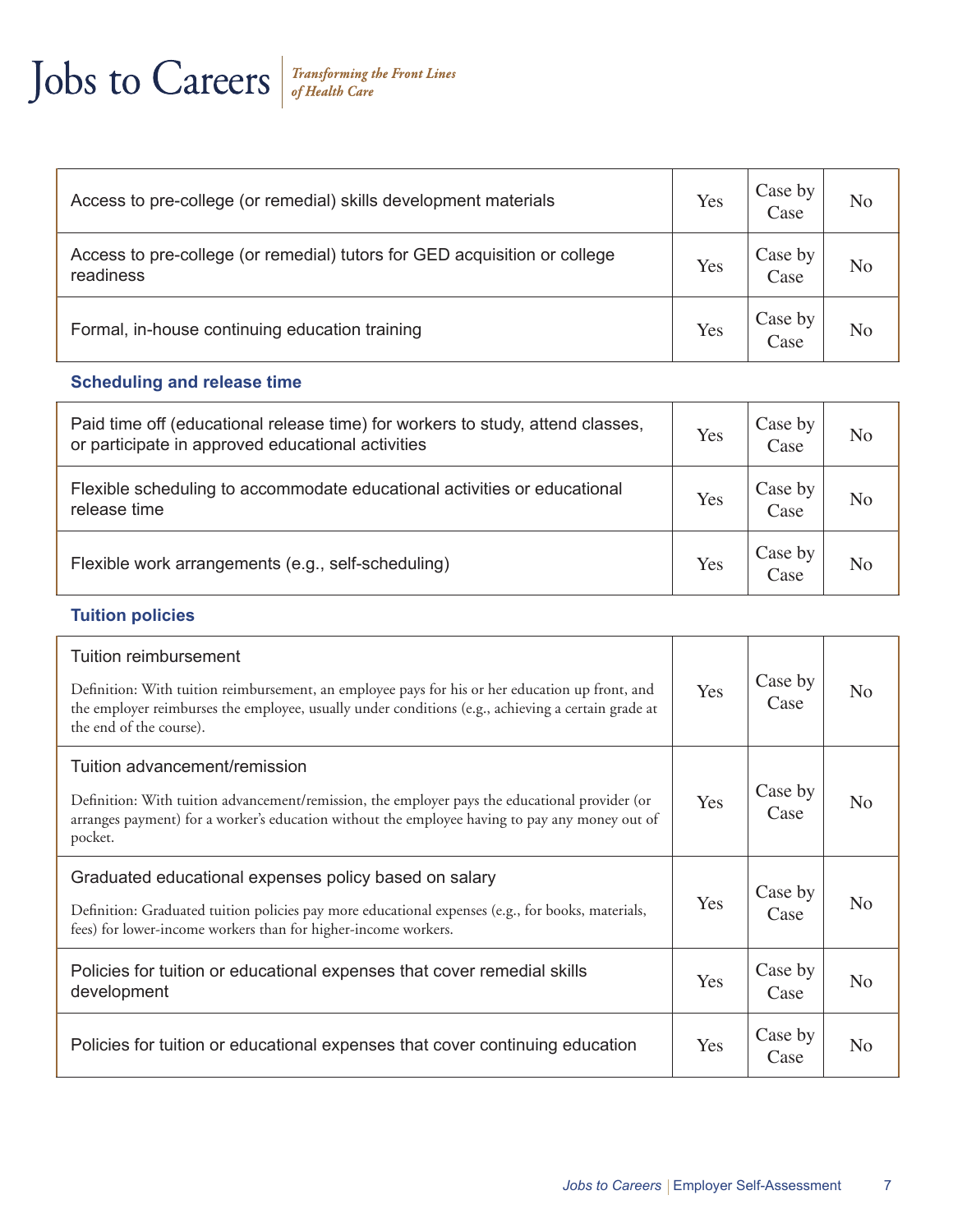#### **Supportive services**

| Access to staff who act as case managers to help frontline workers access<br>resources, such as child care, transportation, or health care                                                                                                                                                                                                | Yes | Case by<br>Case | N <sub>o</sub> |
|-------------------------------------------------------------------------------------------------------------------------------------------------------------------------------------------------------------------------------------------------------------------------------------------------------------------------------------------|-----|-----------------|----------------|
| Career coaching<br>Definition: General coaching focused on work, career transitions, or other career-related issues                                                                                                                                                                                                                       | Yes | Case by<br>Case | N <sub>0</sub> |
| Career mapping or career lattices<br>Definition: A formal articulation of a career ladder or lattice (e.g., a sequence of jobs that can<br>be formalized within or across departments) that includes instruction on or enumeration of the<br>educational, credentialing, or other steps needed to reach educational and career objectives | Yes | Case by<br>Case | N <sub>0</sub> |
| Academic or educational advising<br>Definition: Coaching-based development and execution of individualized frontline worker<br>educational plans; includes help navigating degree, certificate, or credential requirements related<br>to long-term educational plans                                                                      | Yes | Case by<br>Case | N <sub>0</sub> |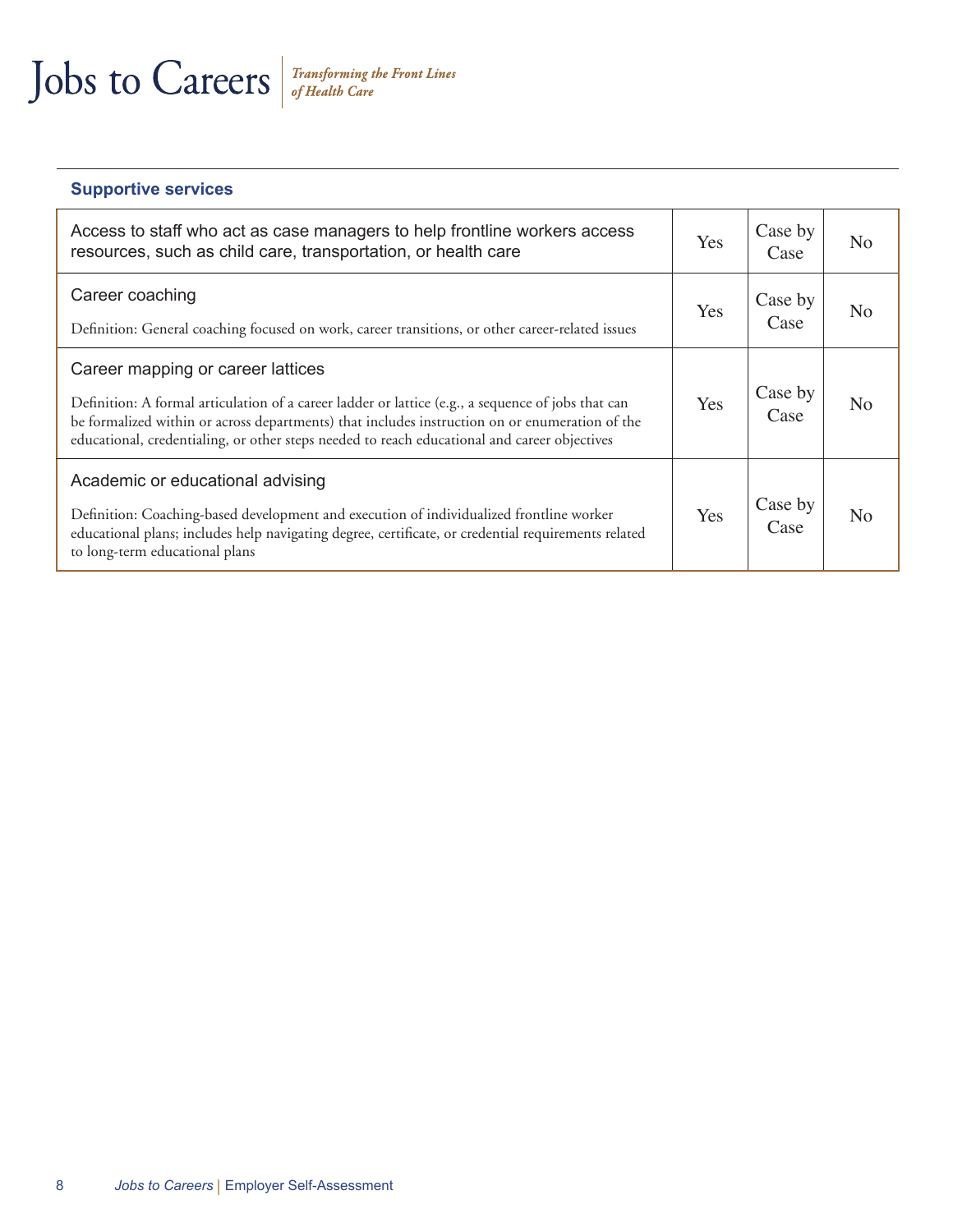### **Learning Opportunities at and Through Work**

| 13. Are courses or other workplace learning opportunities (college,<br>continuing education, or certificate training) offered on site? | Yes | Some-<br>times |  |
|----------------------------------------------------------------------------------------------------------------------------------------|-----|----------------|--|
|----------------------------------------------------------------------------------------------------------------------------------------|-----|----------------|--|

#### **If YES:**

| Are these learning experiences offered in a way that is convenient for the<br>schedules of frontline workers?                                       | Yes | Some-<br>times | N <sub>o</sub> |
|-----------------------------------------------------------------------------------------------------------------------------------------------------|-----|----------------|----------------|
| Are active learning experiences promoted over traditional teaching<br>methods (e.g., instructors facilitate knowledge sharing rather than lecture)? | Yes | Some-<br>times | N <sub>o</sub> |
| Are instructors enlisted from colleges to deliver learning at the work site?                                                                        | Yes | Some-<br>times | No             |
| Are supervisors or other employees recognized as faculty by the<br>educational institution?                                                         | Yes | Some-<br>times | N <sub>0</sub> |

|                                                                                                                                                                              | <b>Never</b> | <b>Rarely</b>  | Some-<br>times | <b>Often</b> |
|------------------------------------------------------------------------------------------------------------------------------------------------------------------------------|--------------|----------------|----------------|--------------|
| 14. Do frontline workers have opportunities to reflect on<br>and learn from critical incidents or work projects (e.g., team<br>meetings to discuss what's going on at work)? |              | 2              | 3              |              |
| 15. Are situations encountered at work turned into teachable<br>moments for frontline workers?                                                                               |              | 2              | 3              |              |
| 16. Do frontline workers have opportunities for on-the-job, peer-<br>to-peer learning?                                                                                       |              | $\overline{2}$ | 3              |              |
| 17. Does your organization conduct mentor-based training<br>(e.g., formal process by which a mentor teaches job<br>competencies)?                                            |              | 2              | 3              |              |
| 18. Do employees who are serving as mentors receive<br>bonuses or salary increases associated with their mentoring<br>responsibilities?                                      |              | $\overline{2}$ | 3              |              |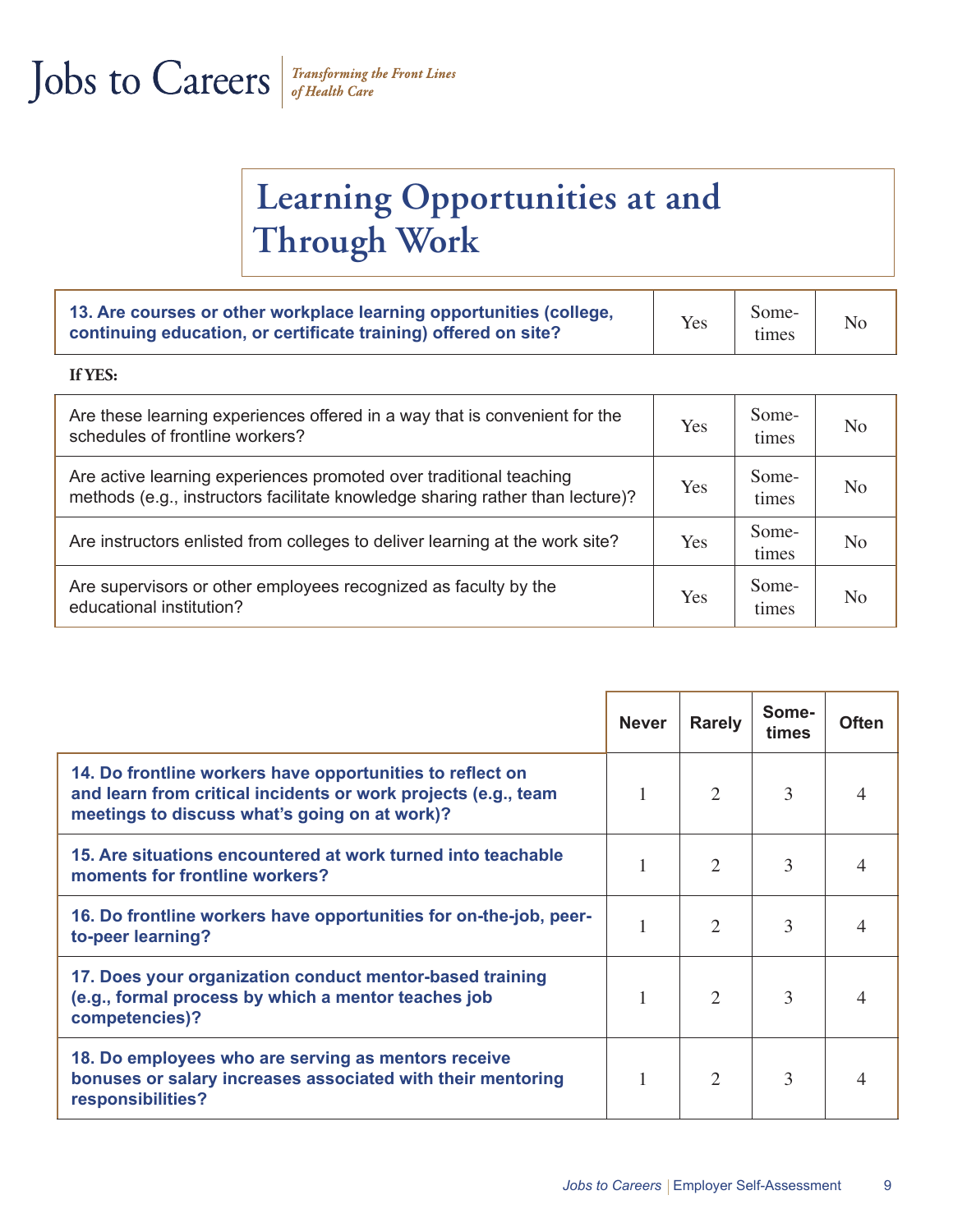### Jobs to Careers

| 19. Do employees who are serving as mentors have time<br>dedicated in their position to this role? |  |  |
|----------------------------------------------------------------------------------------------------|--|--|
| 20. Does your organization reward supervisors for excellent<br>supervisory performance?            |  |  |
| 21. Do supervisors receive training on how to mentor or coach<br>frontline workers?                |  |  |
| 22. Is the input of frontline workers solicited in patient care<br>planning?                       |  |  |

### **Size and Structure of Organization**

#### **23. Please indicate which of the following best describes your organization.**

- a. Behavioral health center
- b.Community health center
- c. Health system or network
- d. Hospital
- e. Long-term care provider (including home health and hospice care)
- f. Other. Please specify. \_\_\_\_\_\_\_\_\_

**24. Is your organization part of a larger health care network or system? \_\_\_\_\_\_\_**

**25. Approximately how many employees work for your organization? \_\_\_\_\_\_\_\_**

**26. About how many vertical levels separate the highest and lowest positions at your organization, including both the highest and lowest levels?** For example, an organization

consisting of a CEO, clinical supervisors, and

frontline health care workers would have three vertical levels.**\_\_\_\_\_\_\_\_**

**27. About how many frontline workers do you employ? \_\_\_\_\_\_\_\_**

#### **28. Do you feel that you have a frontline worker turnover problem?**  (Check one)

- $\Box$  Yes, we have a substantial problem with turnover.
- □ Yes, we have a mild problem with turnover.
- □ No, we do not have a turnover problem.

#### **29. Approximately what percentage of your training and education budget is allocated for frontline worker education and training?**

- a. None
- b. Less than 25%
- c. 25% to 50%
- d. More than 50%